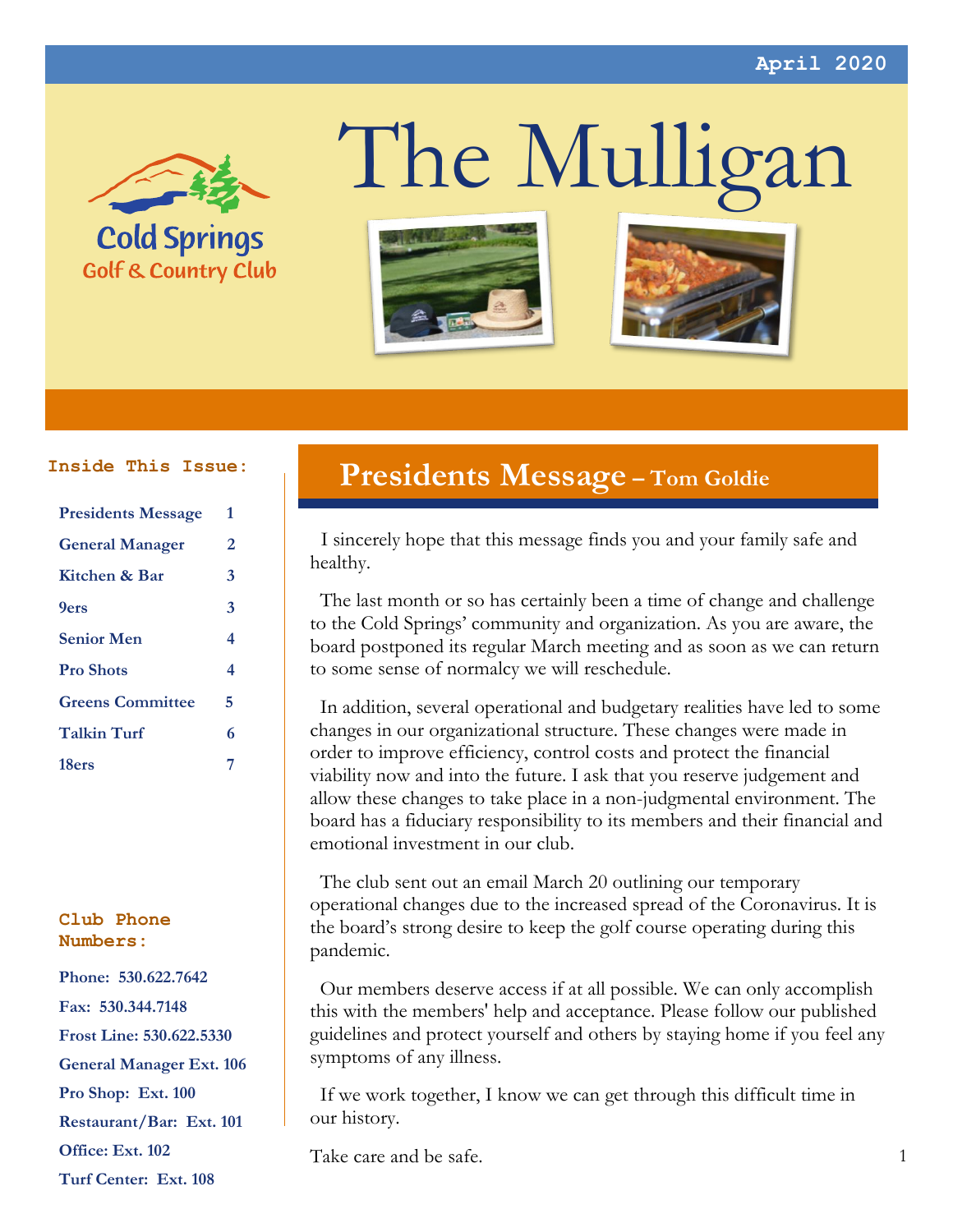#### Club Stricts. **G.M.'s Message – Chris Mitchell**

Well April is upon us and I would like to thank our members for their cooperation during these hectic times. As you know its our desire to keep the golf course open during this pandemic.

It is still vital that all members follow the club's guidelines, social distancing is the key component for the club to remain open and protect yourself and others by staying home is you have any symptoms of any illness.

We do have some good news the club has a few new faces I would like to recognize. In the golf shop Hali has joined our team and completed her first month. She has been a nice addition to the golf shop, and we are glad to have her.

Tyler Brown has also joined our team; he will be our new Director of Golf he comes with a vast knowledge and passion for the game. Tyler's first day will be April 1<sup>st</sup> please stop by and welcome him.

Also, Melissa Fuentes has been promoted, not only will she continue to be our bar manager, she will also take on the role as Event Coordinator. I'm excited to work with her creating new and exciting events at the club, when you have a chance stop by to congratulate her, it's well deserved.

The last bit of good news is we should have our new fleet of golf carts by the second week of April, and we will also be changing out all the range balls with new ones. We will continue to work through April, and hope that May brings us back to normal.

Please feel free to call me if you have any questions, lets continue to work through these times together, hopefully they will soon pass.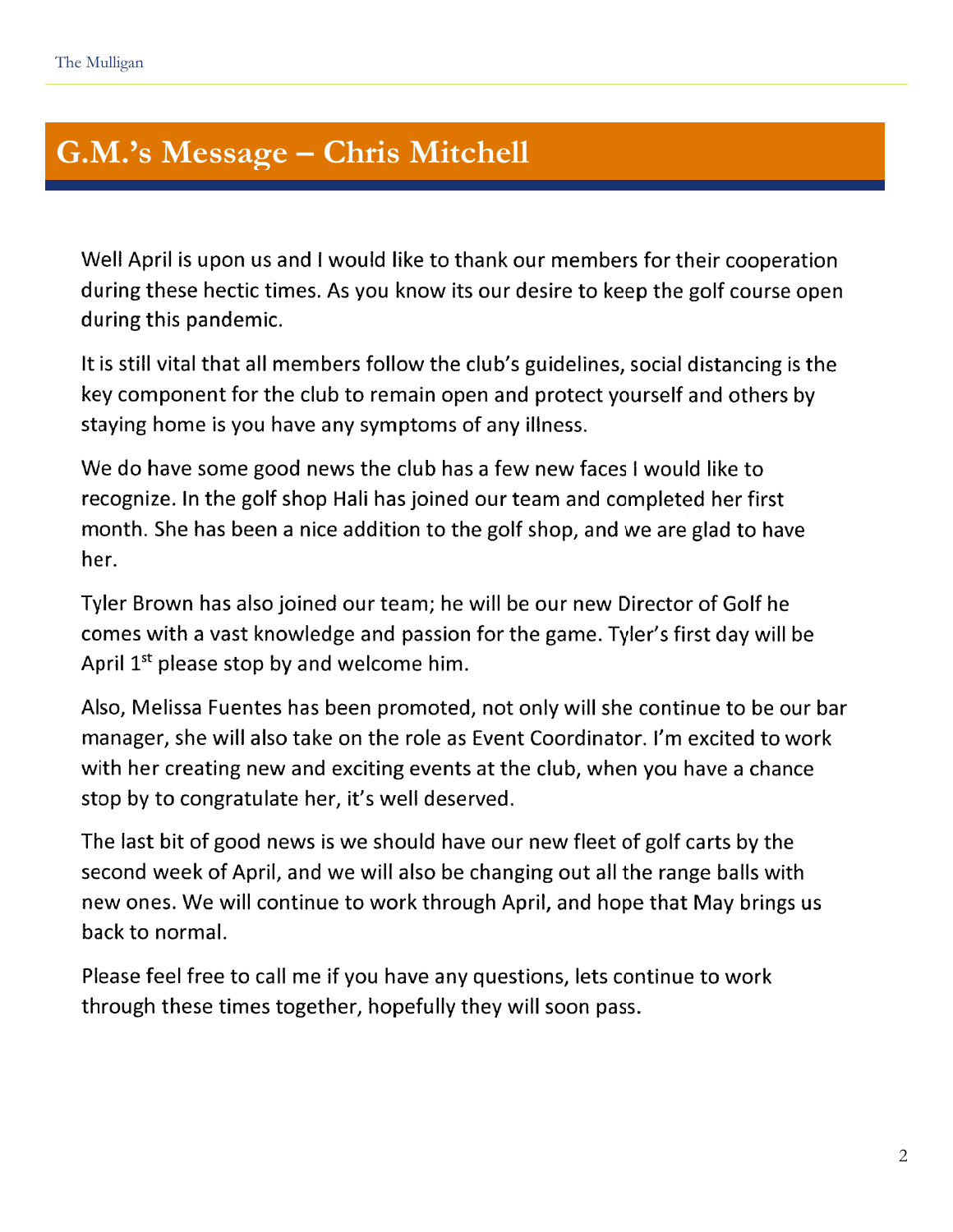## **Directors:**

**Tom Goldie** President

**Mike Worley** Vice President

**Charles Caldwell** Treasurer

**Greg Witherow** Director

**Lynda Vernon Director** 

**Shaun Verner Director** 

**Chris Bailey Director** 

#### **Committee Chairs:**

**Ellen Page** Tellers Com.

**Open** Advisory, Membership

**Charles Caldwell** Budget & Strategic

**Open** Bylaws

**Pat Flynn** Greens, Handicap

**Gary Baldock** Sr. Men's Club

**Diane Bagdonas** Lady Niners

**Heidi Caldwell** 18 Hole Ladies

**Conrad Dizon** Men's TOC

**Wendy Fain** Ladies Tournaments

## Board of **The 9ers**

 Our Niner of the Month tournament was held March 3rd and the winner was Jeanne Perry with a net of 37. Congratulations, Jeanne!

 Our monthly tournament was Bingo, Bango, Bongo played on March 10th. Tied for first place were Pat Worley and Ann Morris; tied for second place were Linda Robbins and Iris Appleby; tied for third place were Shawn Sullivan, Jeri Bell, and Linda Leake. Congratulations to the winners and thank You to all the participants!

 We were informed that all WNHGA events have been canceled until further notice, which included a Rules Seminar due to be held at Cold Springs on March 23rd. Also, in line with Cold Springs' notification, Lady Niners' organized play will be suspended until after April 18th.

 We all hope that the current situation will soon be resolved and we can resume socializing and enjoying events as we have in the past.

## From the Bar & Kitchen

Orders are available on a to go basis only. Please practice social distancing so that we can continue to provide this service.

Stay safe!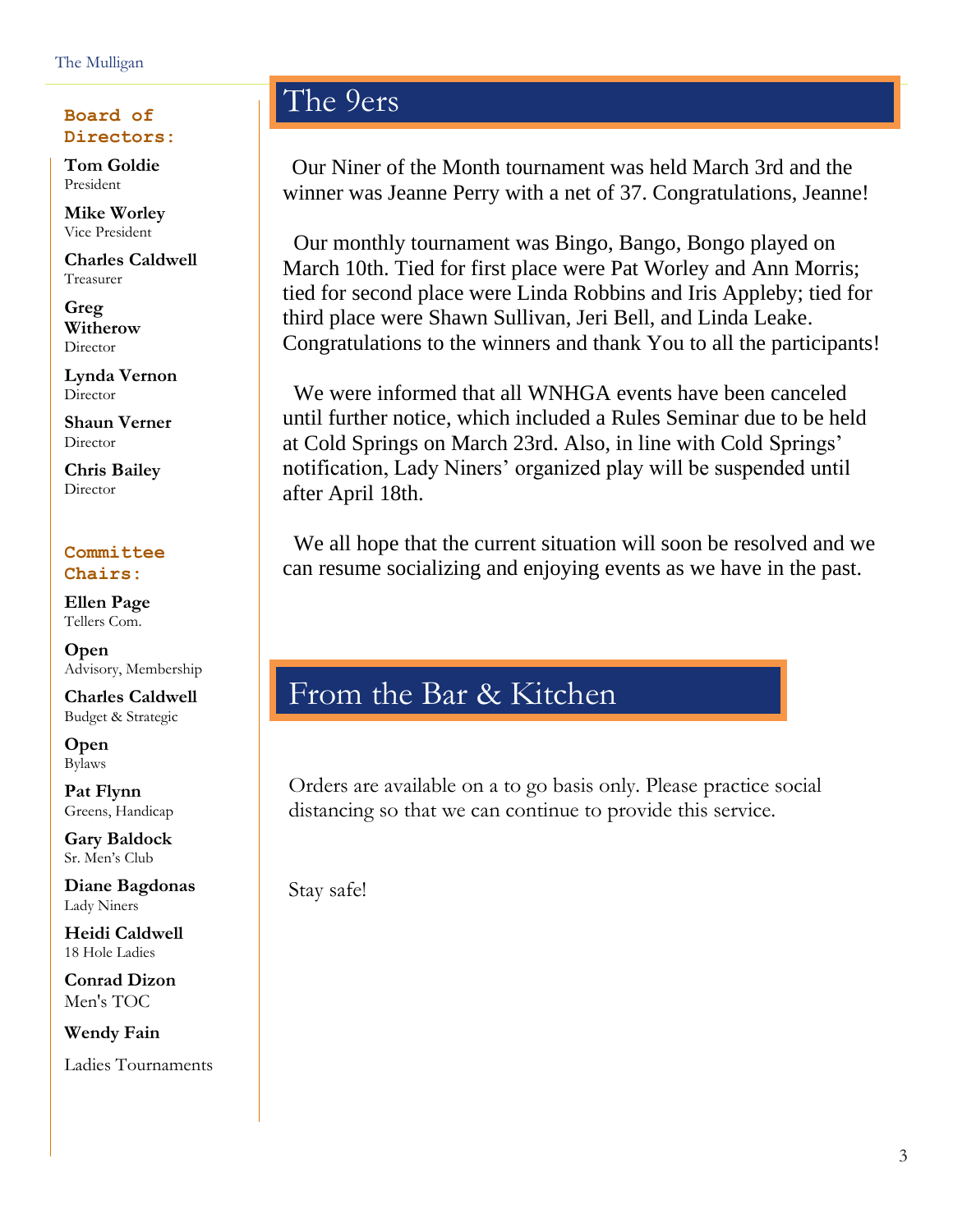Nothing this month, check back in May.

## **Pro-Shots - Tyler Brown**

Cold Springs welcomes our new Director of Golf, Tyler Brown, April 1.

 Tyler was born and raised in Ojai, California, where his father introduced him to the game of golf at a very young age. It quickly became a love for him and it made sense to turn his passion into a career. Tyler began his golf career in Outside Services at Pasatiempo Golf Course in Santa Cruz, followed by The Preserve Golf Club in Monterey, Lake Shastina Golf Resort and then Saddle Creek in Copperopolis.

 Tyler began as the Assistant Golf Professional at Saddle Creek and was quickly promoted to Head Golf Professional soon after completing his PGA Professional credential. After a great six years, an opportunity presented itself at Granite Bay Golf Club … a move that relocated his family to this area. Tyler joined the Morton Golf family soon after and moved into the General Manager position at Land Park Golf Course, where he spent the past two years.

 Tyler is excited to continue his career at Cold Springs as the Director of Golf. His passion for the game and the business of golf has provided many opportunities over the years, but if you ask him, he will say the joy comes from the relationships he has cultivated.

 Tyler, his wife and his two children live in Rescue and he is thrilled to contribute and remain part of the local community for years to come.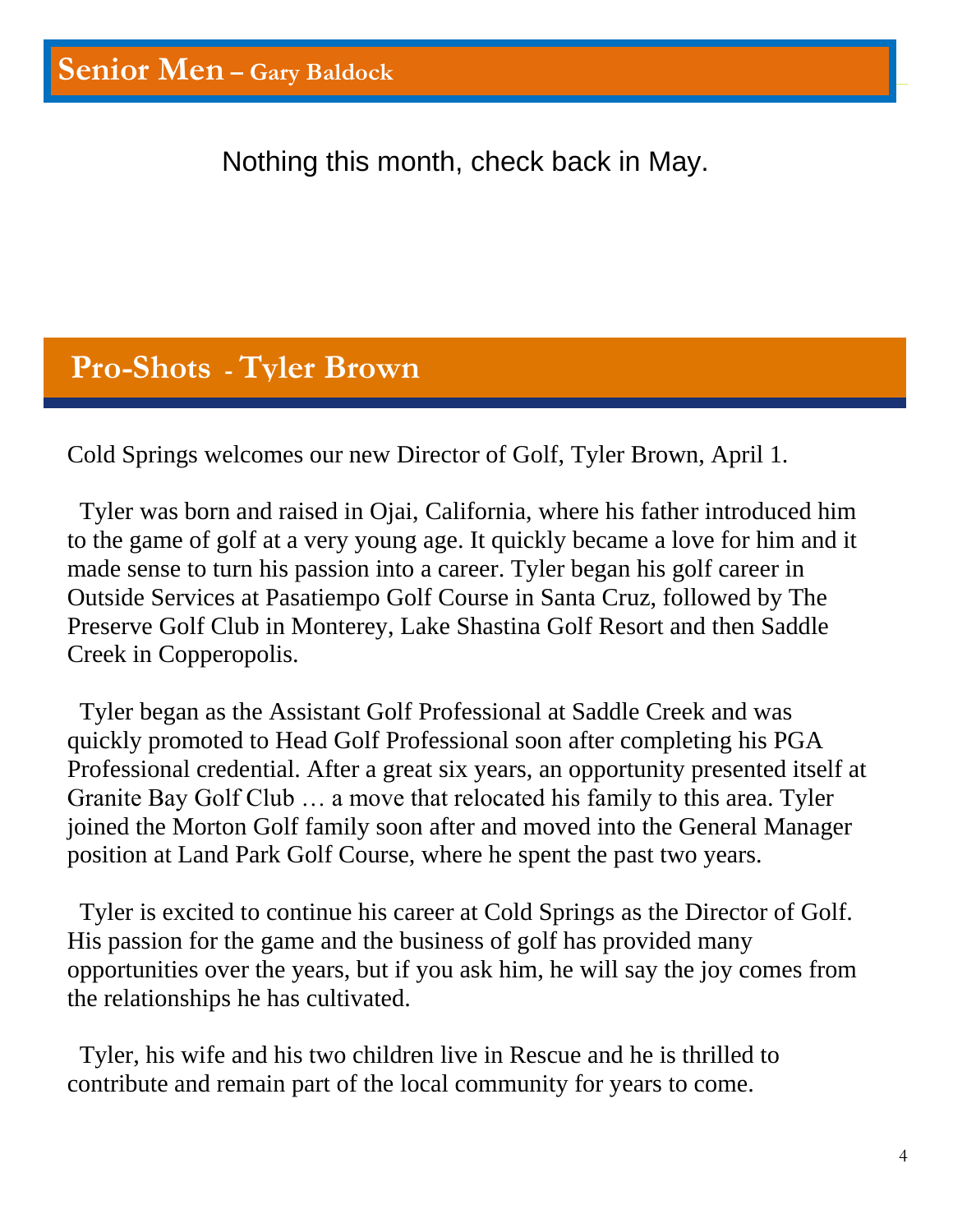Flynning yn y brening yn y brening yn y brening yn y brening yn y brening yn y brening yn y brening yn y breni<br>Ferfin

#### Green's Committee – Patrick Flynn

Last month the Golf Cart Policy was presented and currently it seems like many of the members are following the guidelines. Thanks for your efforts since this will lead to better playing conditions for everyone as well as making the course more attractive to prospective members.

 Of course, there are a few folks who seem to be in a hurry and aren't following the policy. Consequently, there will be staff from the pro shop marshaling the course to maintain pace of play as well as reminding some golfers about the cart policy and other etiquette issues. Although there is no curbing where most of the white tees are located, please remember to keep carts on the paths and walk to the tee box.

 The greens will be aerated the first week of this month and hopefully we will get some warm weather to help them heal quickly. Even though there are holes in the greens filled with sand and no turf, please repair pitch marks to help reduce the healing time.

 Hope everyone stays healthy and enjoys the time we spend getting some fresh air and exercise playing a leisurely round of golf!

#### Welcome our new friends ( $\breve{c}$  best wishes to our departing ones)

 **New Member Departing Member** 

**Phil & Cheryl Romig Bruce Ebbe (Moved to Senior) Rod O'Brien Steve Duffy (Moved to Senior)**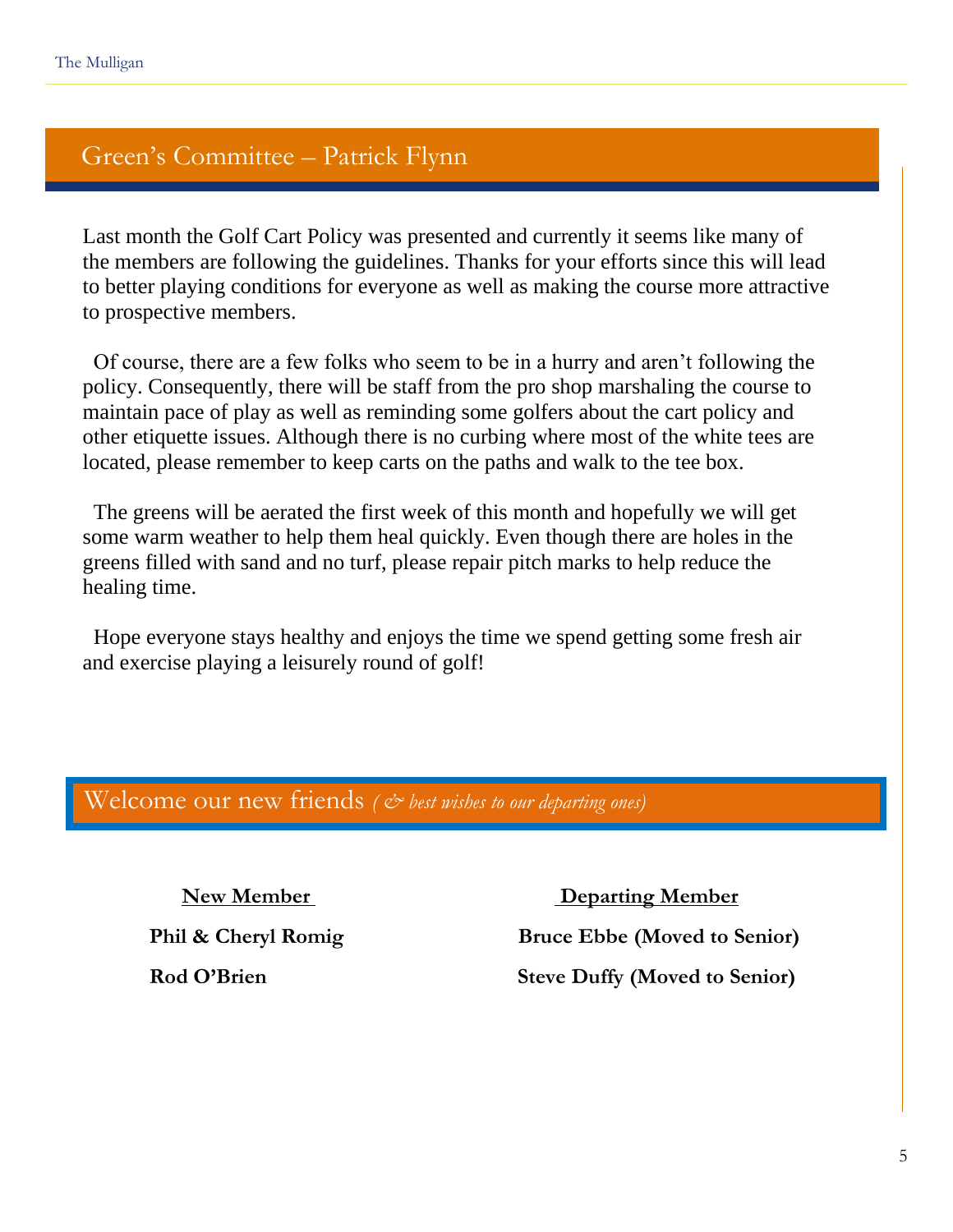## Talkin Turf - *Doug Jeffrey*

 The lack of rain in February forced us to start irrigating the full course sooner than usual. So it was good to finally get a good soaking of rain in mid-March and delay having to run the irrigation pumps.

 Grasses are kicking in their springtime growth. We will do what we can to keep up with it when it is dry enough to mow. Unfortunately, there are now equipment issues.

 With the dry conditions that persisted through this winter we were able to get another bunker renovated beside the No. 16 green. It was good to see after all the rains we had there was no standing water in either the Nos. 10 or 16 bunkers.

 We did have some sad news just prior to everything else that's going on around us. The wife of Santiago Tapia, one of our maintenance crew members, passed away last month.

 With all the concerns of the day, turf grasses still grow and someone still needs to keep up with it so they do not get too out of hand. Aeration has been delayed due to weather.

 In addition, a new core harvester that we have been waiting for has been delayed, so we have to clean off the greens by hand which prolongs the process. We are aerating four holes a day and should be done by April 3.

## Good of the Order

Condolences on the passing of groundskeeper Santiago's wife.

.